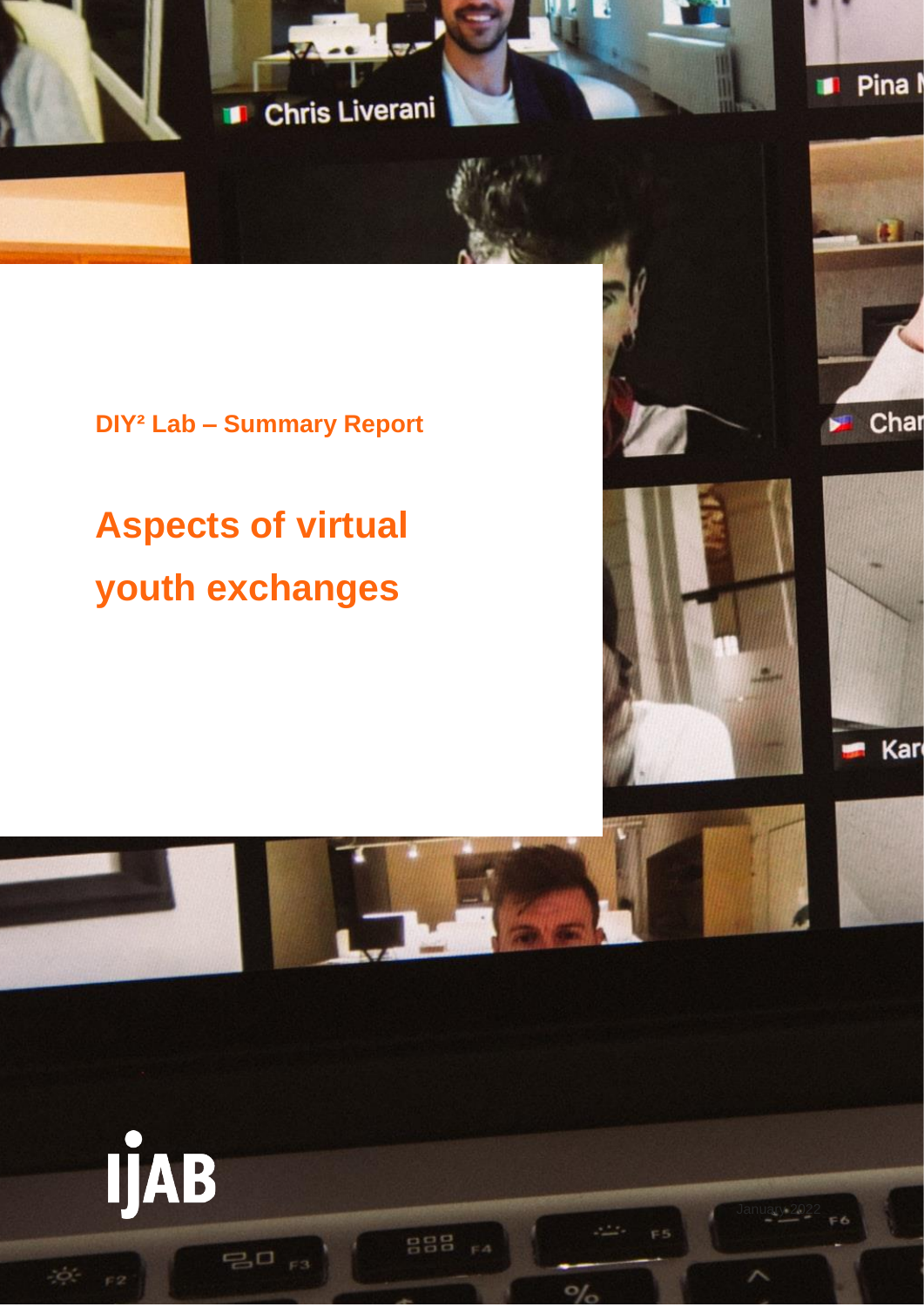In March 2021, IJAB launched its new project DIY² Lab: Do-it-Yourself in Digital International Youth Work for experts, project managers and team leaders who want to explore the possibilities afforded by digital international youth work. The DIY² Labs are an opportunity for experts and team leaders to try out digital tools and methods and discuss practical as well as more fundamental issues associated with digital international youth work in the group. The events were all held on [Zoom.](https://zoom.us/de-de/meetings.html)

The event on 22 April 2021 examined a variety of *aspects associated with virtual youth exchanges*. Using fictitious settings and drawing on experiences made during a multilateral virtual meeting of members of IJAB's **Kommune goes International** network (a project entitled **"Dream your future – Zukunftsträume"**), experts and team leaders formed small groups to simulate phase 1 of project planning, exchange past experiences and reflect these in light of the real-life experiences made by the "Dream your future" coordinators.

# **DIY² Lab**

From January 2022, further DIY² Labs will take place monthly, one month in English, the next in German.

10 January 2022 (English) 17 February 2022 (German) 20 March 2022 (English) 7 April 2022 (German)

Seite 1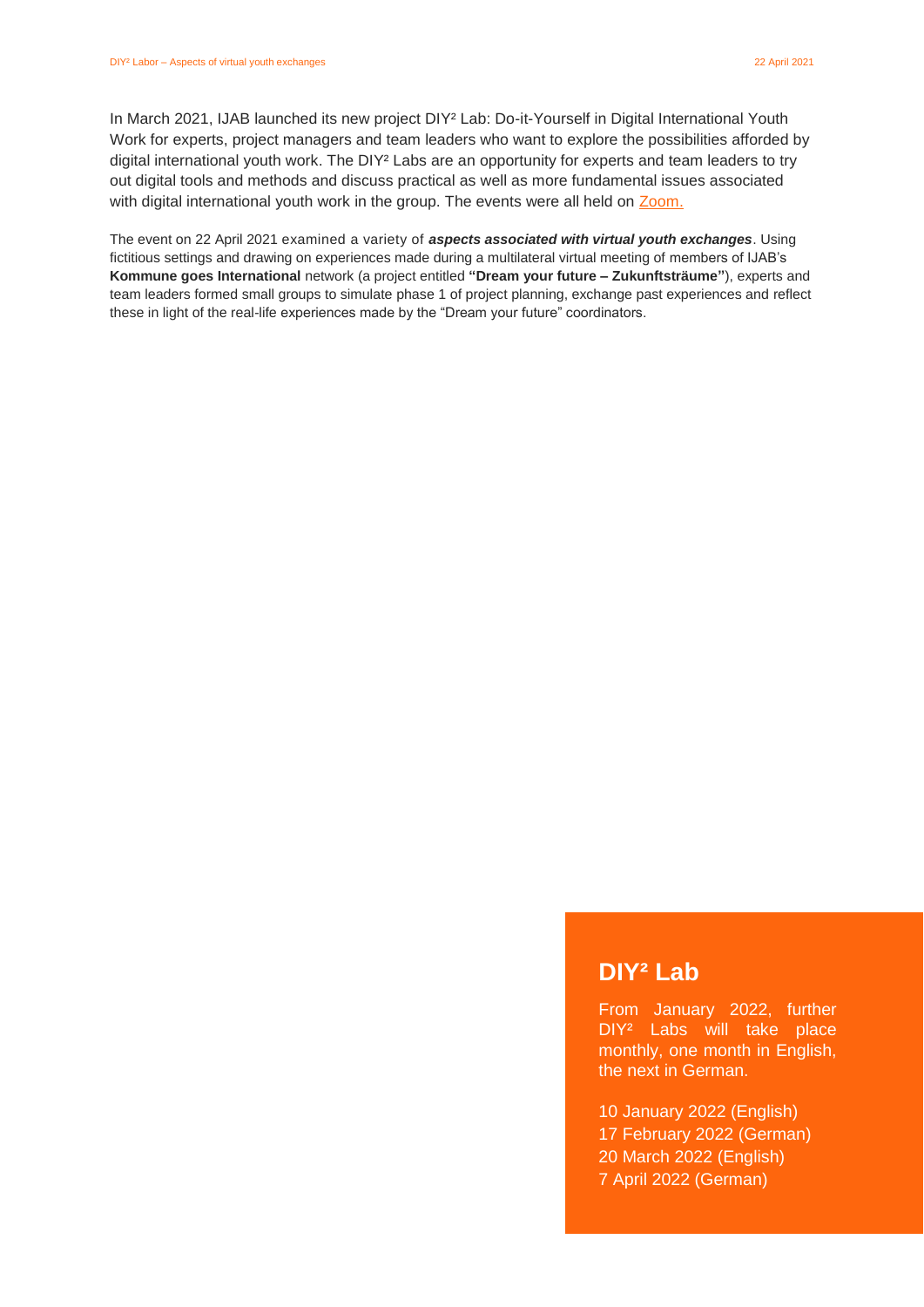# **Programme**

# **Check-in activity: Speed-dating**

Speed-dating in breakout rooms: Three rounds of 2 minutes each; 2-3 people in each group

- 1. Where are you right now? Where are you going next?
- 2. What is your best memory of a digital exchange or event so far? Any positive surprises?
- 3. What digital tool do you find hard or even impossible to use?

### **Group work in four breakout sessions**

Four groups in four breakout sessions have 30 minutes to talk about **core aspects** of their concept, using a fictitious setting involving a virtual or hybrid youth exchange. They note down the main aspects, talking points and questions using [www.yopad.eu.](http://www.yopad.eu/) During ths group session, the facilitators deliver "**event cards**" to each breakout room; that is, each group gets a different event card to consider in their discussions.

#### **Instructions to the groups**

You and your international partners are planning a *hybrid* (or digital) youth exchange. You have already agreed on the *subject matter* of the exchange and the *age* of the participants. You as team leaders have already met, and you have already outlined the parameters of your cooperation. Today, you are meeting to discuss the **concept** and **setting**  of your intended youth exchange.

#### **Hybrid, digital, blended?!**

A hybrid format is usually one that involves at least one group (e.g., a national group) attending in person while the other participants attend online. For instance, a Polish group may meet in a youth hostel in Poland and interact online with a German group in a youth centre in Germany; alternatively, the German participants may connect to the meeting individually.

The term "blended" originates in blended learning, meaning a form of learning that combines in-person with online phases. It follows that a blended youth exchange is one that, again, combines in-person and virtual phases.

The following questions can help guide the discussions (note: they do not need to be answered fully):

- What **objective(s)** do you want to reach with your youth exchange?
- What **methods** are suitable for reaching those objectives, taking into consideration your target group?
- What **tools** can help you apply your methods? What functions do they need to offer? What needs to be in place so they can be used?
- What possible **agenda** will your virtual youth exchange have?
- Given the exchange will take place in a digital setting, how will this influence the **interaction** between participants and team leaders (language, informal matters, getting to know each other, conflicts, etc.)?

Please note down the outcome of your discussions, any questions that arise, and any aspects you feel are particularly relevant. You may wish to conside matters such as:

#### **Discuss**

- Have the groups met before? How, and how often?
- Are interpreters needed? Could there be language comprehension issues?
- How long will the exchange be?
- **1.** Objective(s)
- 2. **Duration of youth exchange** (overall duration, number of days, hours per day, etc.)
- **3.** Methods
- 4. **Tools and technical equipment**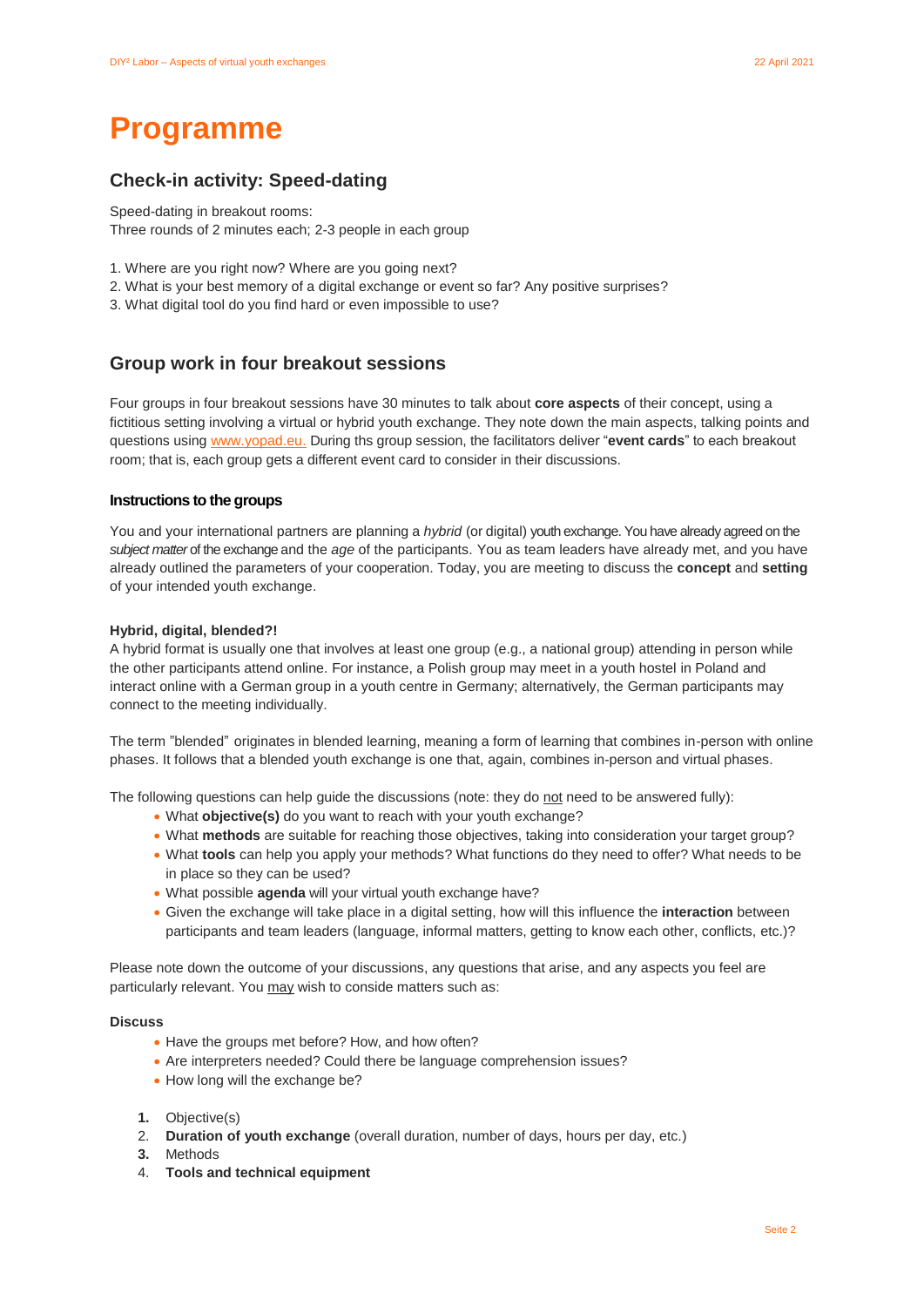### **Event cards**

These are the four "event cards" (one per group):

#### **Event card "GDPR"**

You will need a video conferencing tool to provide a virtual space for your exchange. During your meeting, it emerges that a member of the project team only wants to work with tools that comply with the EU General Data Protection Regulation (GDPR). How do you proceed?

#### **Event card "Language/communication"**

Although you are a multilateral project team involving five partner countries, you do not want to limit participation to young people who have a certain command of English. In other words, you want to enable access to young people who have few or no English skills. How does this impact on your planning?

#### **Event card "Dylexia"**

The registrations are starting to come in. One participant indicates that they have dyslexia and that typing text is difficult for them. How do you respond?

#### **Event card "Hearing impairment"**

The registrations are starting to come in. You realise that one is from a participant whose hearing is severely impaired. How do you respond?

### **Scenarios**

The four groups were each assigned to one of the following two scenarios (digital and hybrid):

| Title:                           | Dream.Dare.Digitalize                                                                                                                                                                                                                                      |
|----------------------------------|------------------------------------------------------------------------------------------------------------------------------------------------------------------------------------------------------------------------------------------------------------|
| Topic:                           | The youth exchange will focus on the participating young people's dreams and visions for the<br>here and now. They discuss their lives, are encouraged to express their thoughts in various<br>ways, and work together to create a digital product.        |
| Target group:                    | Adolescents aged 14 to 18                                                                                                                                                                                                                                  |
| Partner:                         | Germany, Spain                                                                                                                                                                                                                                             |
| Title:                           | <b>International Young Street View</b>                                                                                                                                                                                                                     |
| Topic:                           | Streetview but diffferent: Young people from five countries come together to share their<br>realities and everyday lives. They use a digital interactive map to illustrate their realities and<br>document the details of their lives in the here and now. |
| Target group:<br><b>Partner:</b> | Adolescents aged 18 to 24<br>Germany, Japan, Greece, Turkey, France                                                                                                                                                                                        |

### **Ideas generated in the breakout sessions on methods and tools**

- Interactive map in the style of Google Earth with interactive "destinations" (e.g., market square, cookery class, music band) via Zoom links
- Language Animation using body language/miming (cf. pantomime), creating a relaxed atmosphere, Language Animation with reference to the partner country
- Photo safari of one's personal environment (Augmented Reality)
- Asynchronous sessons with, e.g., photographically illustrated reports
- [Padlet](https://de.padlet.com/)
- A video conferencing tool with a document repository such as [DINA.International](https://dina.international/) allows for more efficiency
- It is vital to have short sessions with breaks
- Workshop with drama teachers (alternatively, using video equipment): drama education methods short scenarios played out before the camera
- [Gartic-Phone](https://garticphone.com/de) (Chinese Whispers game)
- [Gathertown](https://gather.town/) for presenting one's personal environment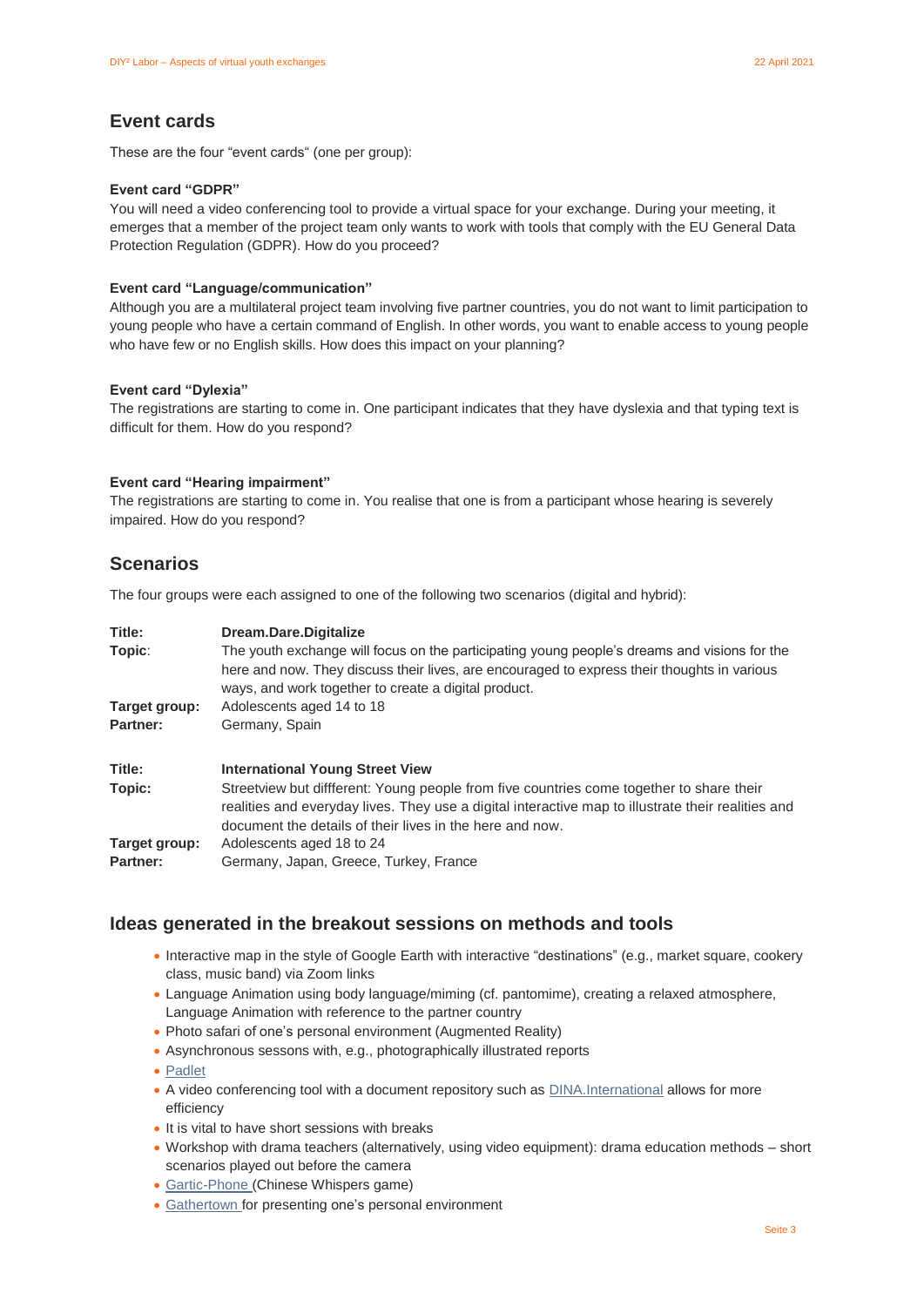### **Outcome of the discussion, plus questions and inspiration**

- **Duration** of a project: What is the "right" duration of a project? How long should a hybrid or digital project be to ensure a certain educational quality? Frequently, the duration is predetermined by the funding regulations, and/or the decision is based far too much on the typical length of an in-person format. Consider that with digital projects, the line between online and offline elements is blurry and that, unlike with in-person projects, there are synchronous and asynchronous phases. In future, we have to depart from the idea of having classic, offline, continuous youth exchanges and move towards a broader variety of (partly) digital formats, where "duration" acquires a new significance. For instance, five days with 2.5 hrs a day; cf. also the "Dream your future" project, which lasted three days stretched over a weekend with a large number of breaks.
- When it comes to digital projects, non-voice-based systems are the better choice. As to **tools vs. platforms** (definition), when do we speak of tools, when of platforms? You could say that a digital tool is anything that serves a certain purpose of the event; whereas platforms offer digital spaces with a combination of several tools or functions.
- **Hybrid vs. digital**: How do hybrid and purely digital events differ? What needs to be considered?
- How can **participation opportunities** be created for young people?
- How can **interaction** be encouraged or even boosted? How can we create a strong group dynamic?
- How do the young participants choose what they want to share about their lives?
- How can "hybrid" be integrated to allow participants to get together in person if they feel the need?
- How can we draw a line between objectives and methods? What **methodological options** are available to us in the digital space?

#### **Added comments in light of the experiences made with the "Dream your Future – Zukunftsträume" project (part of Kommune goes International; cf. links below)**

- International exchanges **in the digital space work** and they **are fun**.
- **Creative activities** work very well in digital spaces, producing surprising results.
- Virtual formats help open up **new target groups** and inspire an interest in doing more.
- **Clear agreements** and a **clear distribution of tasks and roles** are crucial.
- **Stable tools** and technical equipment mean a better experience for everyone (data privacy vs. range of functions).
- The closer the rapport with participants and the more support is provided to **individual participants**, the more likely the participants are to be emotionally invested and stick with the programme.

## **Check-out activity: 3-2-1 camera off**

Starting from the number of participants, e.g., 36, a countdown starts (36, 35, 34…). The participants can be asked to say the next number out loud. If one participant is the only one to say the next correct number, they can switch off their camera/leave the room. However, if the next number is said out loud by two or more participants, they need to keep their cameras on/stay in the room until they are the only one to say it out loud. Note: ensure that participants get to say goodbye to each other before the check-out exercise. This is because during the exercise, the room empties out quickly.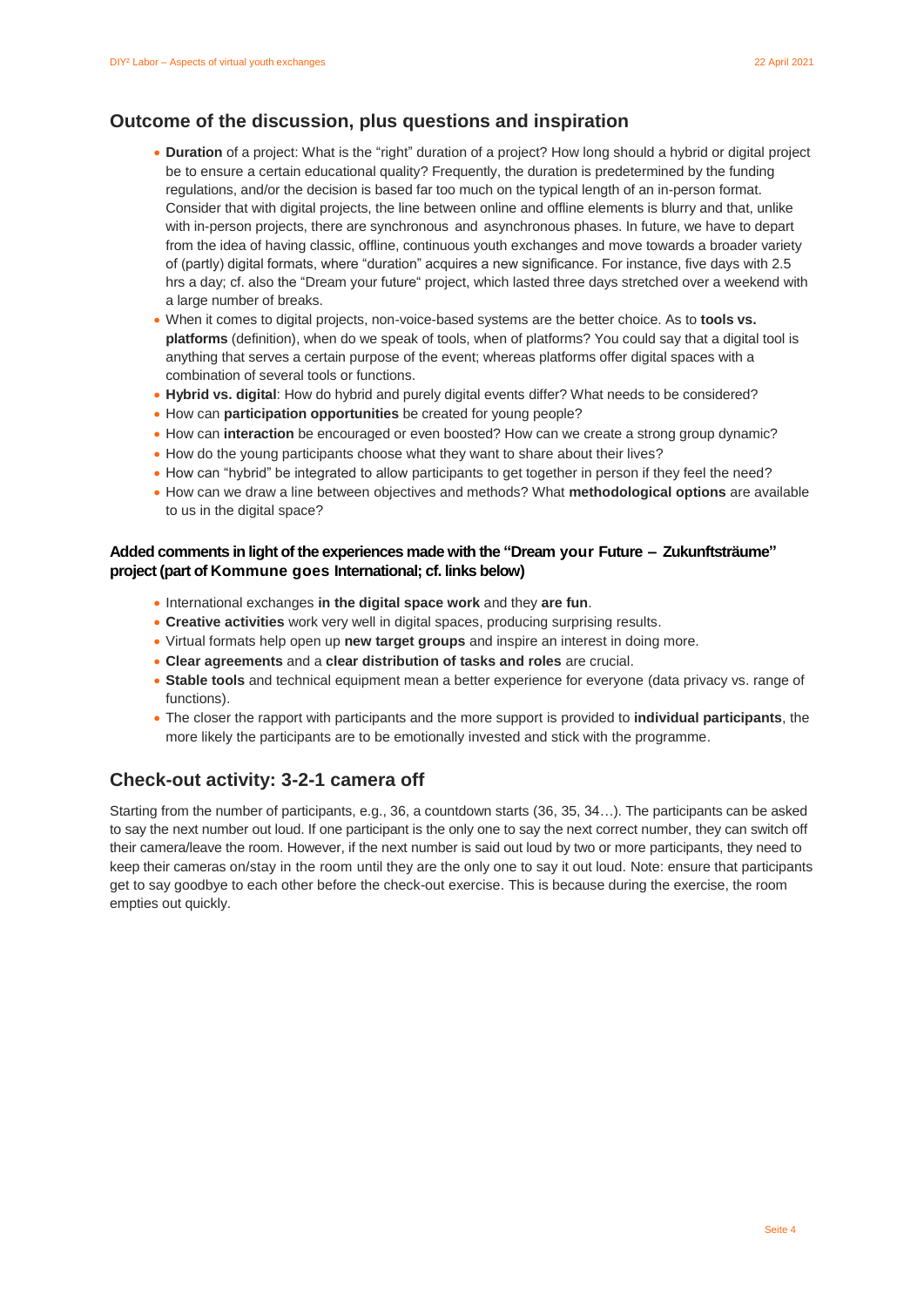# **Digital Tools**

 $\bullet$ 

 $\bullet$ 

Zoom (video conferencing tool): [https://zoom.us](https://zoom.us/)

Edkimo (evaluation) [www.edkimo.com](http://www.edkimo.com/)

# **Links / literature**

*Dream your Future - Zukunftsträume:* A digital multilateral youth exchange (article in German) [https://ijab.de/projekte/kommune-goes-international/aktuelle-beitraege-zu-kommune-goes-](https://ijab.de/projekte/kommune-goes-international/aktuelle-beitraege-zu-kommune-goes-international/eine-multilaterale-jugendbegegnung-digital) [international/eine](https://ijab.de/projekte/kommune-goes-international/aktuelle-beitraege-zu-kommune-goes-international/eine-multilaterale-jugendbegegnung-digital)[multilaterale-jugendbegegnung-digital](https://ijab.de/projekte/kommune-goes-international/aktuelle-beitraege-zu-kommune-goes-international/eine-multilaterale-jugendbegegnung-digital)

The IJAB network Kommune goes International <https://ijab.de/en/projects/kommune-goes-international>

Organising international youth exchanges: Manual for international youth work practitioners (available in German)

[https://ijab.de/projekte/kommune-goes-international/aktuelle-beitraege-zu-kommune-goes-](https://ijab.de/projekte/kommune-goes-international/aktuelle-beitraege-zu-kommune-goes-international/virtuelle-internationale-jugendbegegnungen-organisieren)